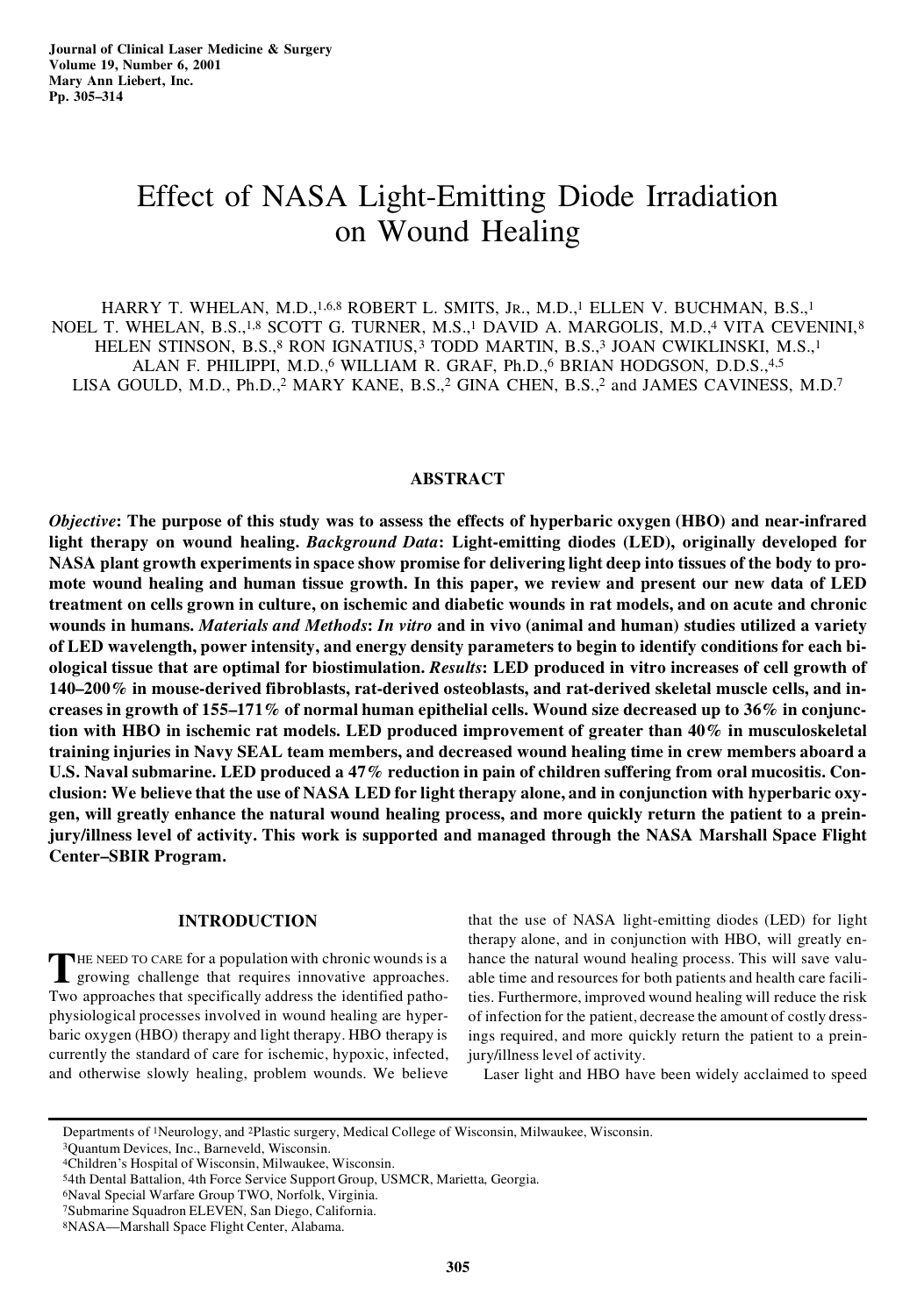

**FIG. 1.** Growth phase specificity of 3T3 fibroblasts; combined wavelengths; 4 J/cm<sup>2</sup> versus 8 J/cm<sup>2</sup>; 50 mW/cm<sup>2</sup>.

wound healing of ischemic, hypoxic, and infected wounds.1 Lasers provide low-energy stimulation of tissues that results in increased cellular activity during wound healing.2,3

These activities include collagen production and angiogenesis.4 HBO therapy, which is currently standard therapy in the treatment of diabetic ulcers, graft failures, radiation necrosis, and other ischemic wounds, has also been shown to beneficially affect these processes. However, there are a variety of instances in which a patient who may benefit from HBO is unable or un willing to be treated in a high-pressure environment. These situations include lack of access to a facility equipped with HBO, claustrophobia, and certain current or chronic medical conditions that would make HBO therapy contraindicated. In these instances, light therapy provides an alternative for the patient.

Wound healing has three phases: first, a substrate is laid down, second, cells proliferate, and third, there is remodeling of tissue. The data published so far suggests that laser biostimulation produces its primary effect during the cell proliferation phase of the wound healing process. It has been demonstrated that mitochondria are receptive to monochromatic near-infrared light and that laser light likely increases respiratory metabolism of certain cells.2,3,5 Processes such as fibroblast proliferation, attachment and synthesis of collagen and procollagen, growth factor production (including keratinocyte growth factor [KGF], transforming growth factor [TGF], and platelet-derived growth factor [PDGF]), macrophage stimulation, lymphocyte stimulation,6 and greater rate of extracellular matrix production have been reported with laser light treatment.<sup>7–14</sup> Animal studies on the enhanced wound healing effect of laser light of low-power density have been performed in toads, mice, rats, guinea pigs, and swine.15,16 Human studies with laser light have demonstrated greater amounts of epithelialization for wound closure and stimulation of skin graft healing.1,9 An excellent review of recent human experience with near-infrared light therapy for wound healing was published by Conlan et al. in 1996.1

Lasers, however, have some inherent characteristics that make their use in a clinical setting problematic, including limitations in wavelength capabilities and beam width. The com bined wavelengths of the light for optimal wound healing can not be efficiently produced, the size of wounds that may be treated is limited (due to laser production of a beam of light—a fact inconsistent with treating large areas), heat production from the laser light itself can actually damage tissue, and the pinpoint beam of laser light can damage the eye. NASA devel-



**FIG. 2.** Growth phase specificity of osteoblasts; individual wavelengths; 8 J/cm<sup>2</sup>; 50 mW/cm<sup>2</sup>.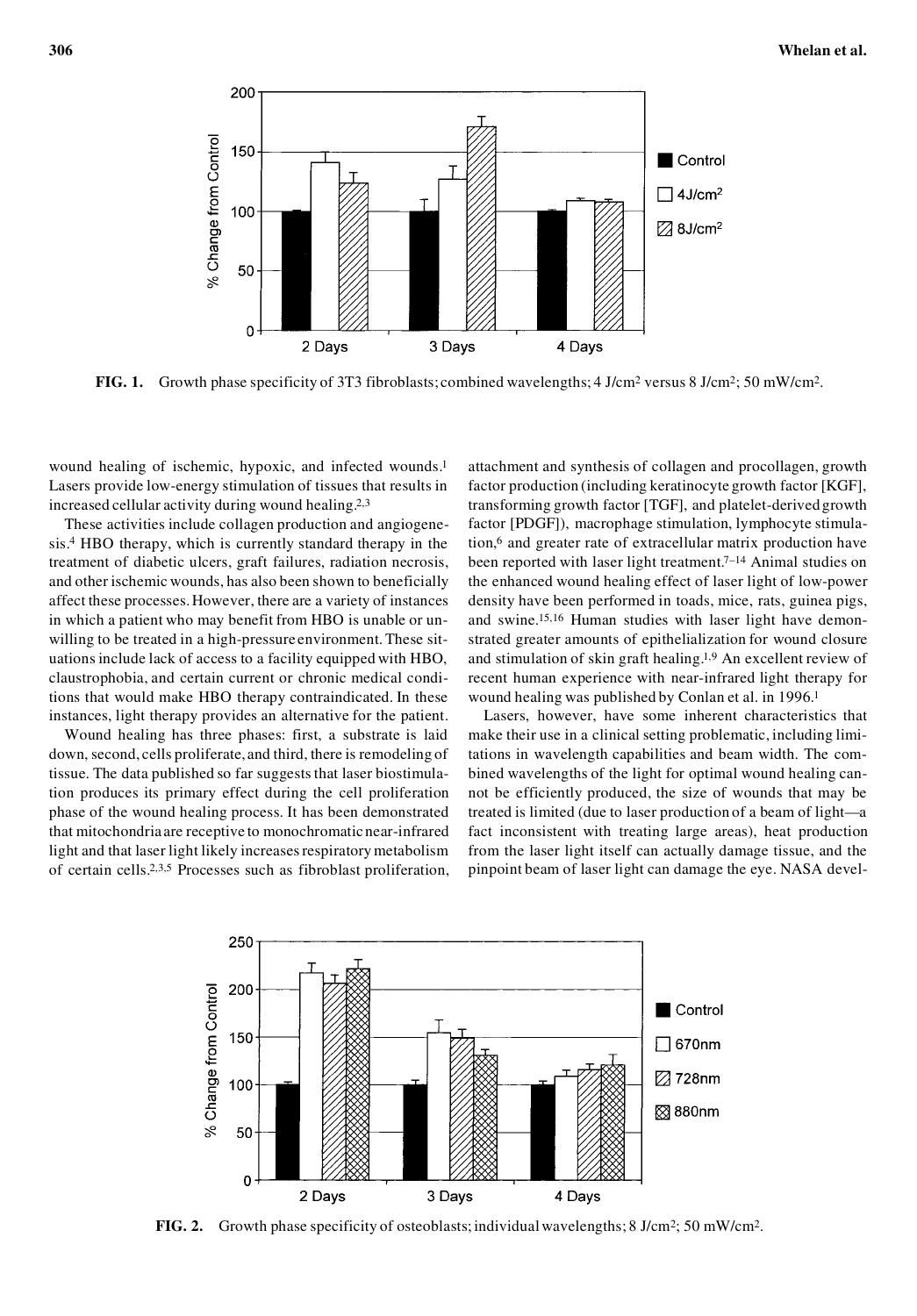

**FIG. 3.** Growth phase specificity of L-6 skeletal muscle cells treated with individual wavelengths at 8 J/cm<sup>2</sup>; 50 mW/cm<sup>2</sup>.

oped LEDs to offer an effective alternative to lasers. These diodes can be configured to produce multiple wavelengths, can be arranged in large, flat arrays (allowing treatment of large wounds), and produce no heat. It is also of importance to note that LED light therapy has been deemed a nonsignificant risk by the FDA; thus, FDA approval for the use of LEDs in humans for light therapy has been obtained.

NASA LEDs stimulate the basic energy processes in the mitochondria (energy compartments) of each cell, particularly when near-infrared light is used to activate the wavelength sensitive constituents inside (chromophores, cytochrome systems). Optimal light wavelengths (proven in prior studies of laser and LED light)<sup>2,3,8,11-14,17,18</sup> to speed wound healing include 680, 730, and 880 nm. These wavelengths can be produced accurately by NASA LEDs, which have a bandwidth of 25 nm. The depth of near-infrared light penetration into human tissue has been measured spectroscopically.<sup>2,3,19</sup> Spectra taken from the wrist flexor muscles in the forearm and muscles in the calf of the leg demonstrate that most of the photons at wavelengths of 630–800 nm travel approximately 23 cm through the skin surface (light input) and muscle, exiting at the photon detector. Data collection and cataloging to elucidate the absorption coefficients of the various human tissues are currently underway by the principle investigator.

# **LED** *IN VITRO* **STUDIES**

In order to understand the effects of LEDs on cell growth and proliferation, we have measured radiolabeled thymidine incorporation *in vitro* in several cell lines treated with LED light at various wavelengths and energy levels. As previously reported, 3T3 fibroblasts (mouse-derived skin cells) responded extremely well to laser and LED light exposure.8,10–13,20,21,22 Cell growth increased 150–200% over untreated controls. Additionally, osteoblasts (rat derived) have been reported to have increased DNA synthesis and increased cellular growth rate when ex posed to laser light.23 With LED treatment, we have found that these cells demonstrated a growth-phase specificity, responding only when cells are in the growth phase. In these experiments, fibroblasts seeded at a concentration of 500 cells/well and osteoblasts, seeded at a concentration of  $1 \times 10^3$  cells/well, were



**FIG. 4.** LED response at 4 J/cm2, 50 mW/cm<sup>2</sup> using individual wavelengths of 670, 728, and 880 nm (percentage change from control versus number of hours after LED treatment).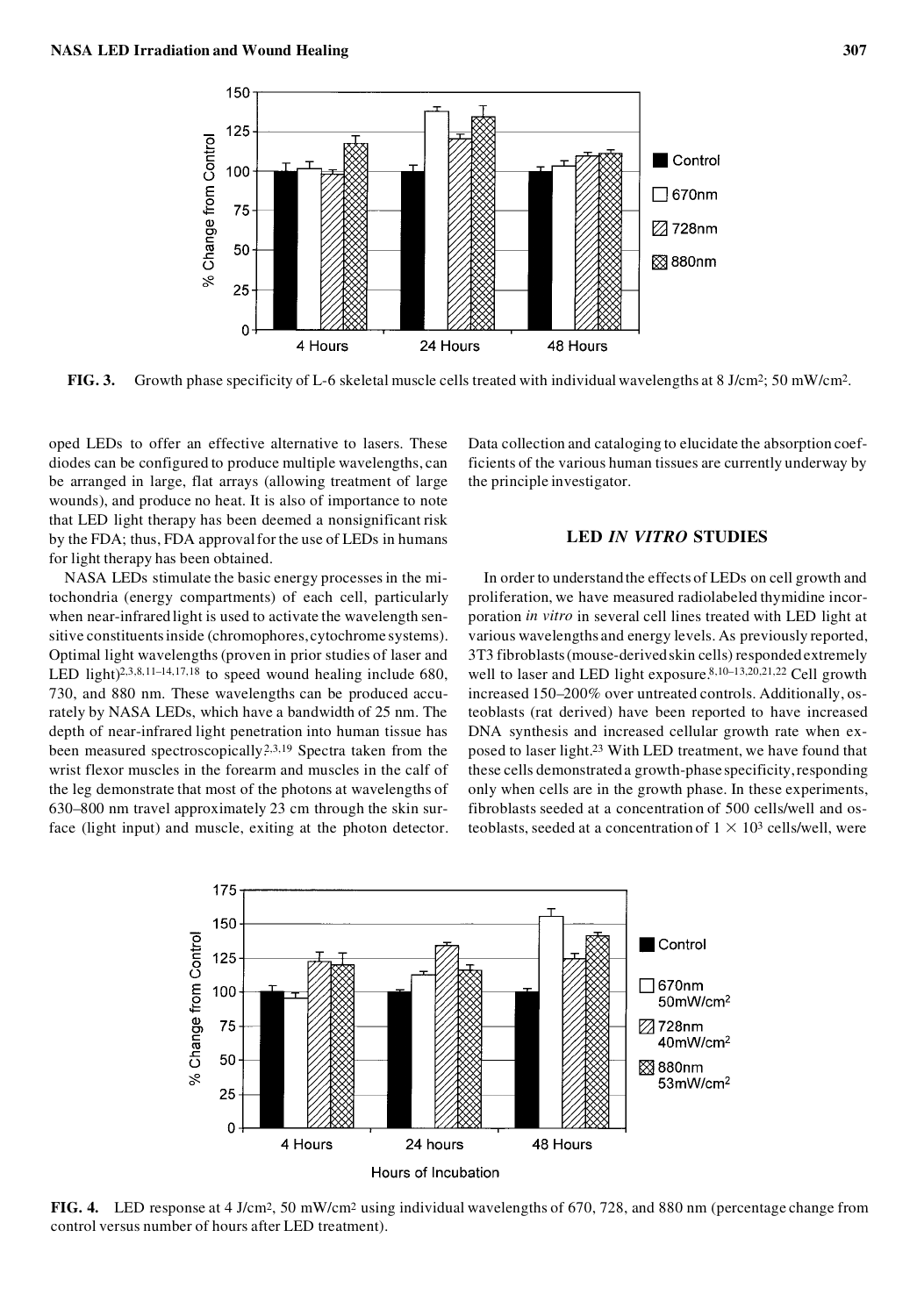

**FIG. 5.** LED response at 8 J/cm2; 50 mW/cm<sup>2</sup> using individual wavelengths of 670, 728, and 880 nm (percentage change from control versus number of hours after LED treatment).

seeded in 12-well plates with a well surface area of approximately 4 cm2. DNA synthesis was determined on the second, third, and fourth days in culture for both fibroblasts (Fig. 1) and osteoblasts (Fig. 2). Exposure to LED irradiation accelerated the growth rate of fibroblasts and osteoblasts in culture for 2–3 days (growing phase), but showed no significant change in growth rate for cells in culture at 4 days (stationary phase). These data are important demonstrations of cell-to-cell contact inhibition, which occurs *in vitro* once cell cultures approach confluence. This is analogous, *in vivo,* to a healthy organism, which will regenerate healing tissue, but stop further growth when healing is complete. It is important to note that LED treatment accelerates normal healing and tissue regeneration without producing overgrowth or neoplastic transformation.

A series of experiments has recently been completed using an L-6 musculoskeletal cell line (rat derived). These cells were exposed to the LED light at both combined wavelengths and individual wavelengths (670, 728, and 880 nm), energy densities of 4 and 8 J/cm2, and an intensity of 50 mW/cm2. Results demonstrated a cell growth increase of about 140% over untreated controls, particularly at 8 J/cm2 energy, as shown in Figure 3.

In addition, experiments are now complete using a normal human epithelial cell line seeded in 12-well plates at a concentration of 500 cells/well in order to possibly explain the continued, dramatic results of LED light therapy in preventing oral mucositis in cancer patients. Cell growth increased 155% over untreated controls at 670 nm and 4 J/cm2 energy density (50 mW/cm2 power density), as shown in Figure 4. An increase of 171% over untreated controls was obtained with a wavelength of 880 nm and 8 J/cm2 energy density (53 mW/cm2 power density), as shown in Figure 5.

Collagen synthesis of the HaCAT epithelial cells was determined by measuring tritiated proline incorporation using a modified method described by Peterkofsky and Diegelmann.24 HaCAT epithelial cells were seeded in two 12-well tissue culture plates with  $600 \mu L$  DMEM containing  $10\%$  FBS,  $1\%$  penicillin/streptomycin, and  $6 \mu L$  L-proline [2,3-3H]. The media was free of nonessential amino acids. One plate was used as the control, and the other was treated with the 670-nm NASA LED



**FIG. 6.** HaCAT epithelial cell collagen synthesis at 8 J/cm2, 50 mW/cm2, 670 nm. Shown in 24-h 3H proline incorporation.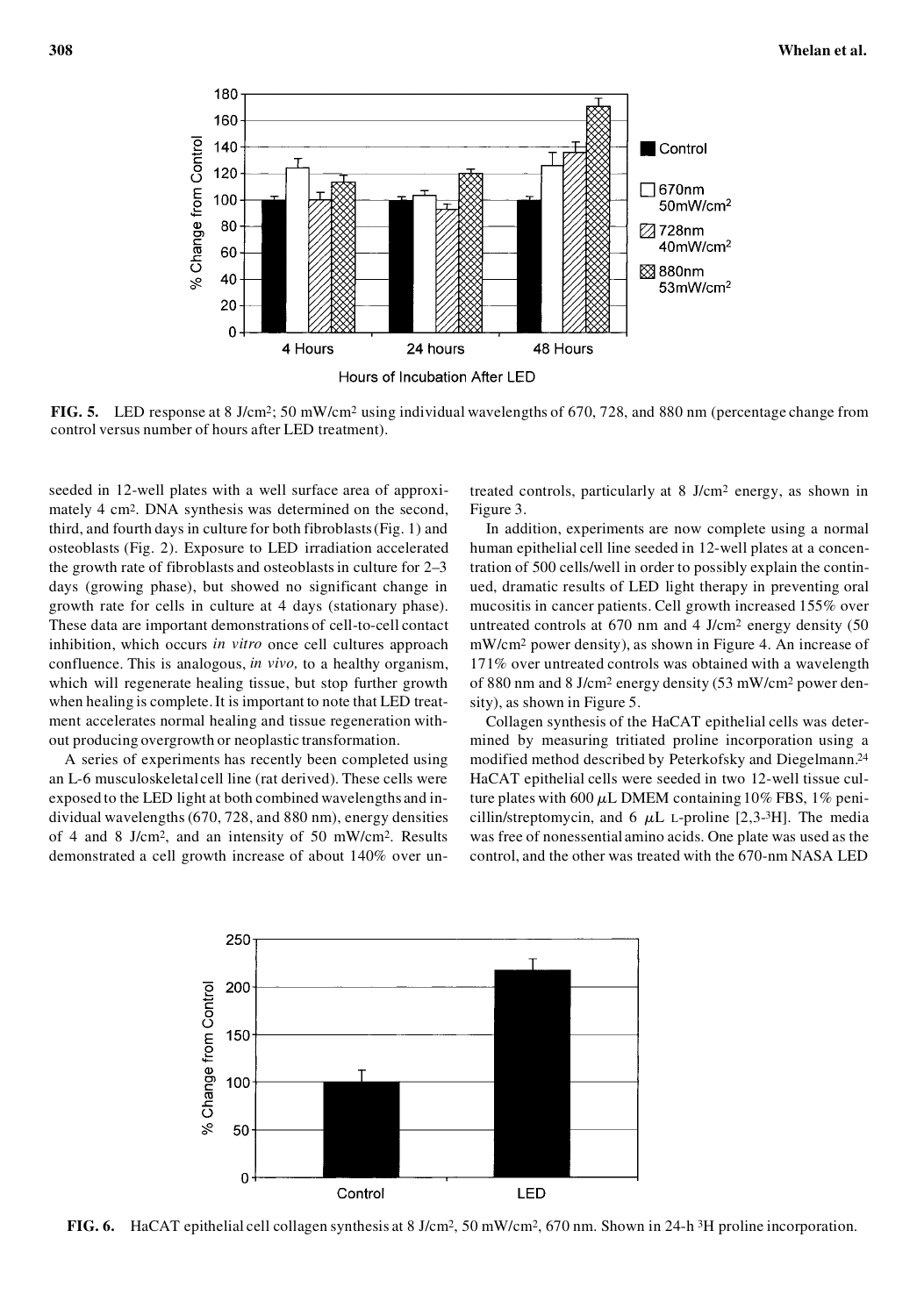

**FIG. 7.** Change in wound size in rat ischemic wound model versus time (days).

at 8 J/cm<sup>2</sup>. After 24 h of incubation in 5% CO<sub>2</sub> at 37°C, two 200-*m*L aliquots of media were removed from each well. One aliquot was used to quantitate total protein by trichloroacetic acid (TCA) precipitation. The precipitated proteins were collected by suction onto a glass fiber filter and allowed to dry overnight at room temperature. The second aliquot was incubated for 90 min at 37°C with highly purified bacterial collage nase that degraded the collagen in the sample. The remaining noncollagen protein also underwent TCA precipitation. The following day, scintillation fluid was added and the samples were counted in a scintillation counter. Collagen content was determined by subtracting the noncollagen protein from the total protein. Figure 6 shows that the HaCAT epithelial cells that were NASA LED treated synthesized more than twice the amount of collagen than that of the control cells.

## **LED WOUND HEALING IN RATS**

An ischemic wound is a wound in which there is a lack of oxygen to the wound bed due to an obstruction of arterial blood flow. Tissue ischemia is a significant cause of impaired wound healing, which renders the wound more susceptible to infection, leading to chronic, nonhealing wounds. Despite progress in wound healing research, there is still very little understanding of what constitutes a chronic wound, particularly at the molecular level. Consequently, there is minimal scientific rationale for treatment.

In order to study the effects of NASA LED technology and HBO therapy, we developed a model of an ischemic wound in normal Sprague-Dawley rats. Two parallel, 11-cm incisions were made 2.5 cm apart on the dorsum of the rats, leaving the cranial and caudal ends intact. The skin was elevated along the length of the flap, and two punch biopsies created the wounds in the center of the flap. A sheet of silicone was placed between the skin and the underlying muscle to act as a barrier to vascular growth, thus increasing the ischemic insult to the wounds. The four groups, each consisting of 15 rats, in this study include the control (no LED or HBO), HBO only, LED (880 nm) only, and LED and HBO in combination. The HBO was supplied at 2.4 atm for 90 min, and the LED was delivered at a fluence of 4 J/cm2 and 50 mW/cm2 for 14 consecutive days. A future study



**FIG. 8.** Change in vascular endothelial growth factor (VEGF) concentration (*m*g/mg protein) versus time (days).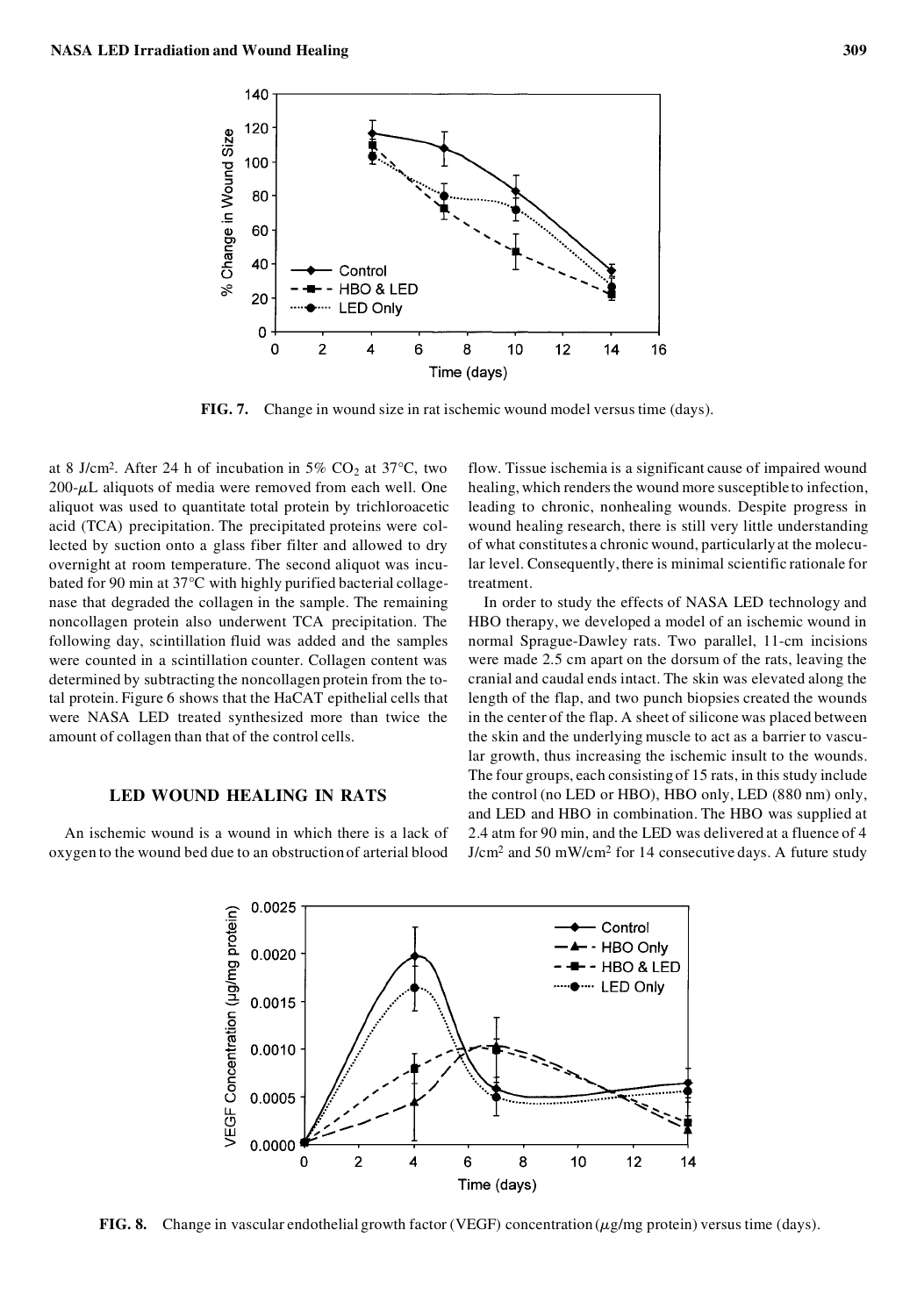

**FIG. 9.** Change in basic fibroblast growth factor (FGF-2) concentration (*m*g/mg protein) versus time (days).

will incorporate the combination of three wavelengths (670, 728, and 880 nm) in the treatment groups.

The wounds were traced manually on days 4, 7, 10, and 14. These tracings were subsequently scanned into a computer, and the size of the wounds was tracked using SigmaScan Pro software. Figure 7 depicts the change in wound size over the course of the 14-day experiment. The combination of HBO and LED (880 nm) proved to have the greatest effect in wound healing in terms of this qualitative assessment of wound area. At day 7, wounds of the HBO and LED (880 nm) group were 36% smaller than those of the control group. That size discrepancy remained by day 10. The LED (880 nm) alone also speeds wound closure. On day 7, the LED (880 nm) treated wounds was 20% smaller than the control wounds. By day 10, the difference between these two groups dropped to 12%. This was due to the fact that there is a point when the wounds from all of the groups will be closed. Hence, the early differences are the most important in terms of determining the optimal effects of a given treatment. This can be seen at day 14 (Fig. 7), when the points are converging due to the fact that the wounds are healing.

Analysis of the biochemical makeup of the wounds at days 0, 4, 7, and 14 was performed. The day 0 time point was determined by evaluating the punch biopsy samples from the original surgery. The levels of basic fibroblast growth factor (FGF-2) and vascular endothelial growth factor (VEGF) were



**FIG. 10.** Type 2 diabetic mice with excisional skin wounds treated with combined LED wavelengths, 4 J/cm2, 50 mW/cm2. The square root of wound area is used in the dependent variable in the analysis. This transformation was needed to correct for nonconstant error in the general linear model. *SqrtArea* could be interpreted as being proportional to the radius of a circular wound.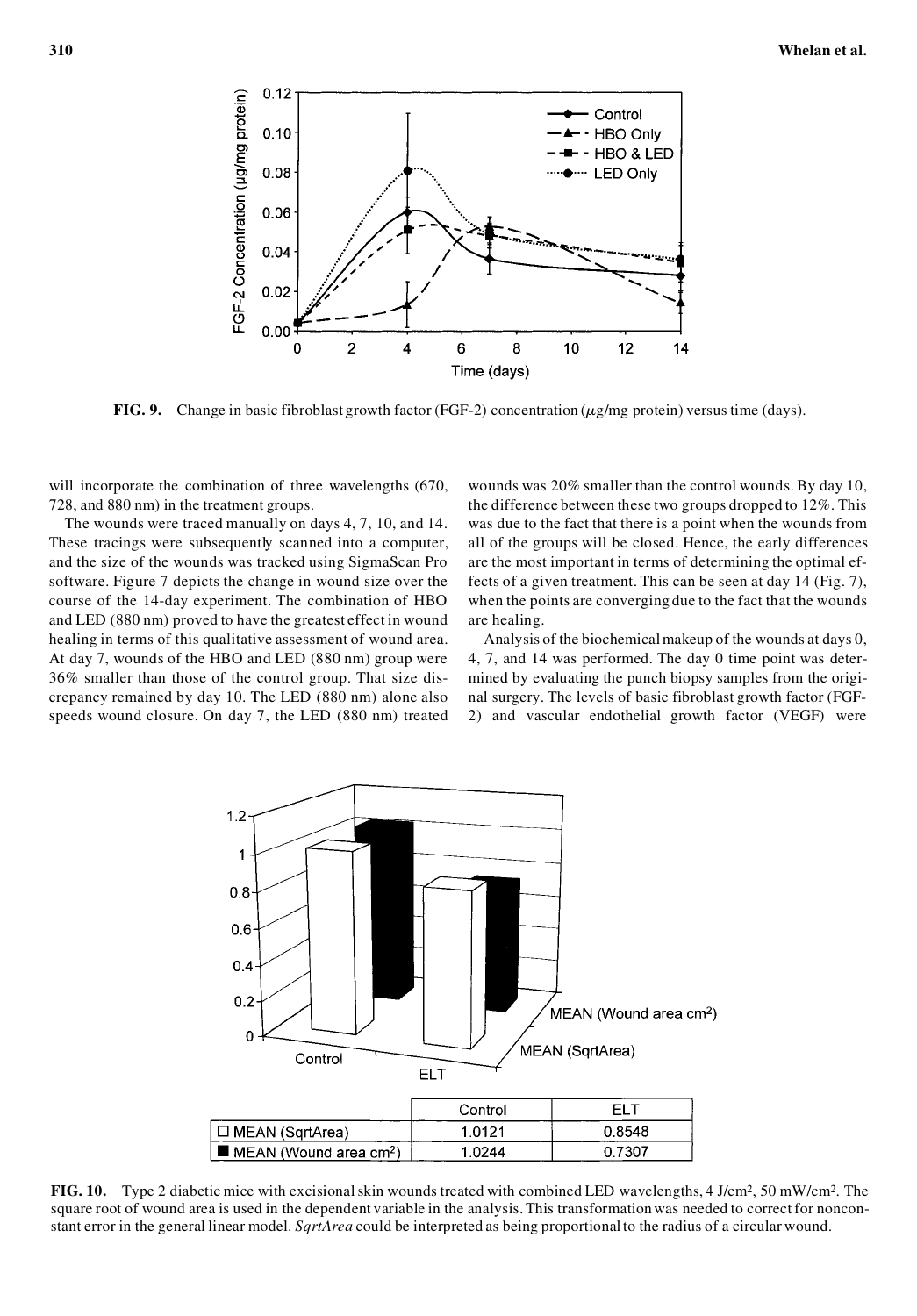

**FIG. 11.** Cumulative results of data from 11 patients (SEALS) showing improvement in range of motion, pain, and girth reported as percentage change from chronic, unimproving injured baseline after LED treatment at 4 J/cm<sup>2</sup>, 10 mW/cm<sup>2</sup>.

determined using ELISA (enzyme linked immunosorbent assay). The changes in the VEGF concentration throughout the 14-day experiment can be seen in Figure 8. The LED (880 nm) group experiences a VEGF peak at day 4 much like the control group. In contrast, the hyperoxic effect of the HBO suppresses the day 4 peak, and instead, the HBO groups peak at day 7. The synergistic effect of the HBO and LED (880 nm) can be seen at day 4. The VEGF level for the group receiving both treatments is markedly higher at day 4 than the HBO only group. The HBO and LED (880 nm) treated group also experiences the day 7 peak characterized by the HBO treatment. Hence, there is a more uniform rise and fall to the VEGF level in the combined treatment group as opposed to the sudden increases seen in the control, LED only, and HBO only groups. By day 14, the HBOtreated groups have dropped closer to the normal level than the LED (880 nm) only or control groups.

The synergistic effects of HBO and LED (880 nm) can also be seen easily in Figure 9. The pattern of the changes in basic fibroblast growth factor (FGF-2) concentration is similar to that of the VEGF data. It is clear that the LED (880 nm) day 4 peak is higher than the day 4 peak of the control group. These peaks can be attributed to the hypoxic effect of the tissue ischemia created in the surgery. The hyperoxia of the HBO therapy has a greater effect on suppressing the FGF-2 concentration at day 4 than the VEGF concentration at the same time point. The synergy of the two treatments is evident when looking at the HBO and LED (880 nm) treated group. The concentration of FGF-2 at day 4 is significantly enhanced by the LED (880 nm) treat-

ment. Whereas the level would normally drop off by day 7 for a LED-only treated wound, the HBO effect seizes control, causing the concentration of FGF-2 to plateau. Hence, an elevated FGF-2 concentration is achieved throughout the greater part of the 14-day treatment with both HBO and LED (880 nm) therapies. Further analysis of the excised wounds will include matrix metalloproteinase 2 and 9 (MMP-2 and MMP-9) determination by ELISA, histological examination, and RNA extraction.

A wound healing impaired type 2 diabetic mouse model has also been studied. As previously reported, genetically diabetic mice treated with low level laser irradiation demonstrated significantly enhanced wound closure grossly, and improved wound epithelialization, cellular content, granulation tissue formation, collagen deposition, and extensive neovascularization on histological evaluation.21 In our study, type 2 diabetic mice with excisional skin wounds were treated with LEDs at individual wavelengths of 680, 730, and 880 nm at 4 J/cm2 and 50 mW/cm2. LED treatment produced increased healing rates, compared to surgical controls, as seen in Figure 10.

A repeated measures analysis was conducted using a general linear model with *SqrtArea* as the dependent variable and *Treat* as the independent variable. The interaction effect Day\*Treat is significant ( $p$  value = 0.0095), indicating that there is a significant difference between treatments on some days. This test is of primary interest in this situation, because it shows that the treatments are effective for some part of the treatment period (Fig. 10). This analysis was carried out using the SAS statistical soft ware package, published by The SAS Institute, Inc.

TABLE 1. PAIN INTENSITY IN MUCOSITIS PATIENTS IS REDUCED BY LED THERAPY IN CHEEKS COMPARED TO THROAT (CONTROL =  $100\%$ )

|                  | Dav 1 | Day 2 | Day 3 | Day 4 | Day 5 | Day 6 | Day 7 | Day 8 | Day 9 |
|------------------|-------|-------|-------|-------|-------|-------|-------|-------|-------|
| Control (throat) | 100   | 100   | 100   | 100   | 100   | 100   | 100   | 100   | 100   |
| Right cheek      | 98.56 | 67.81 | 84.78 | 79.78 | 86.16 | 63.79 | 52.73 | 58.65 | 61.48 |
| Left cheek       | 104.1 | 71.21 | 81.48 | 82.32 | 86.82 | 60.93 | 53.27 | 57.48 | 58.65 |
| Control SEM      | 33.2  | 22.9  | 20.7  | 18.1  | 17.8  | 18.9  | 21.7  | 22.6  | 22.8  |
| Right SEM        | 34.2  | 25.2  | 20.4  | 23.5  | 24.5  | 24.1  | 17.9  | 11    | 18    |
| Left SEM         | 33.8  | 24    | 20.6  | 24.1  | 24.3  | 25.9  | 17.7  | 11.1  | 15.8  |
|                  |       |       |       |       |       |       |       |       |       |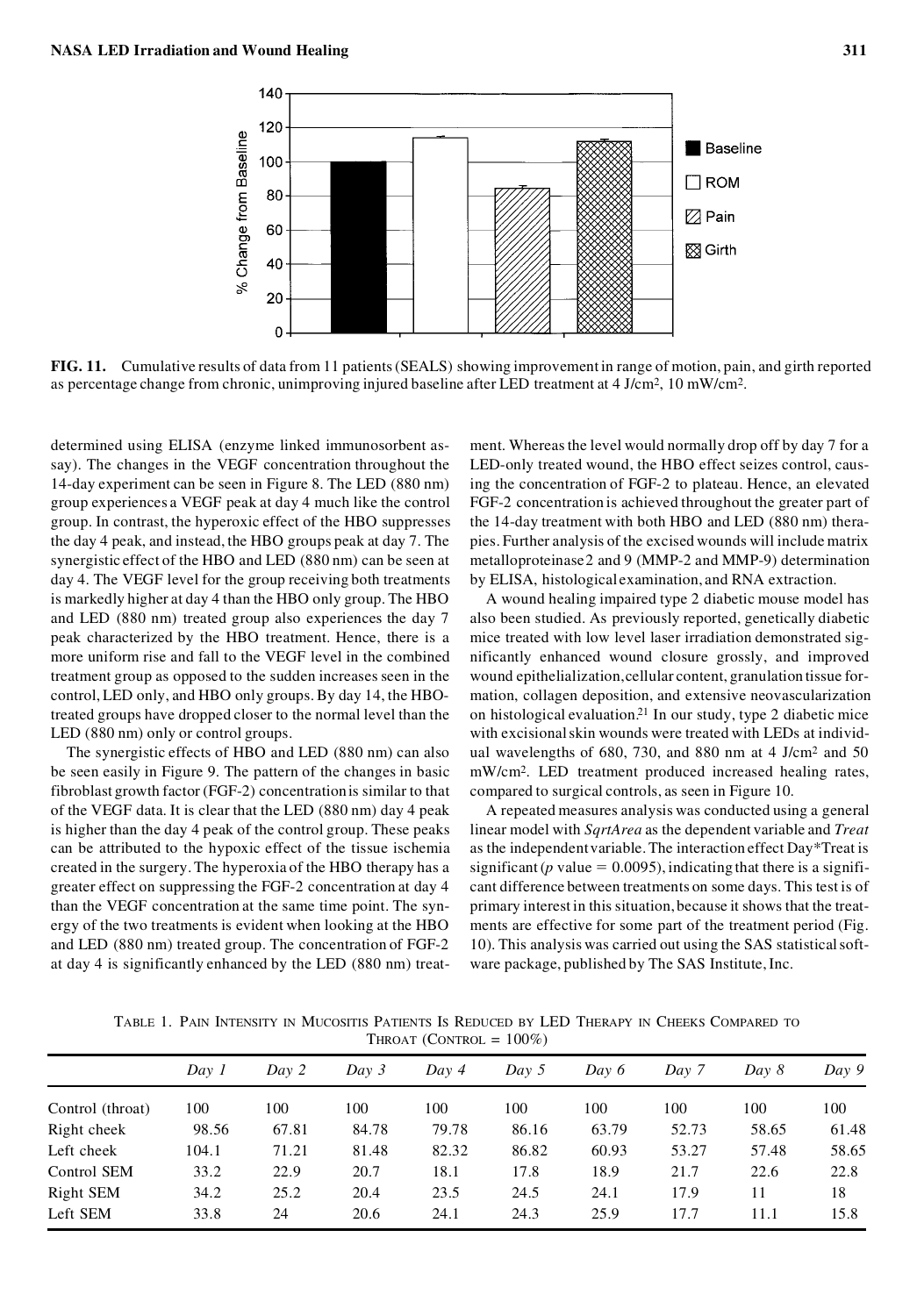

**FIG. 12.** Decrease in pain intensity over time after daily treatment with NASA LED light at 670 nm, 4 J/cm2, 50 mW/cm2.

#### **LED WOUND HEALING IN HUMAN SUBJECTS**

Clinical LED wound healing studies have been reported previously;11–13 additional data on human trials are summarized below.

Military Special Operations are characterized by lightly equipped, highly mobile troops entering situations requiring optimal physical conditioning at all times. Wounds are an obvi ous physical risk during combat operations. Any simple and lightweight equipment that promotes wound healing and mus culoskeletal rehabilitation and conditioning has potential merit. An LED array with three wavelengths combined in a single unit (670, 720, and 880 nm) was delivered to Naval Special Warfare Group–2 (SEALS) in Norfolk, Virginia. Treatment was with 4 J/cm2. A data collection system has been implemented for mus culoskeletal training injuries treated with LEDs. Data collection instruments now include injury diagnosis, day from injury, range of motion measured with goniometer, pain intensity scales reported on scale 1-10, girth-circumferential measurements in centimeters, percent changes over time in all of the aforementioned parameters, and number of LED-treatments re quired for the subject to be fit-for-full-duty (FFD). These injuries were sustained 1 month to 1 year prior to LED treatment and had been chronic and unimproving in nature. See summary of data in Figure 11.

In collaboration with U.S. Navy Submarine Squadron ELEVEN, data have also been received from the USS Salt Lake City (submarine SSN 716 of the U.S. Naval Pacific Fleet). Submarine atmospheres are low in oxygen and high in carbon dioxide, which compounds the absence of crew exposure to sunlight, making wound healing slower than on the surface. Reports indicate a 50% faster healing of lacerations in crew members treated with a LED array with three wavelengths combined in a single unit (670, 720, 880 nm) compared to untreated control healing (7 days compared to approximately 14 days, respectively). Complete analysis of data is still underway. Receipt of control data from submarines without LED arrays on board continues, and another submarine recently deployed from



**FIG. 13.** The difference between LED-treated (mouth) and untreated control (throat) becomes more dramatic over time, with daily treatment using NASA LED light at 670 nm, 4 J/cm<sup>2</sup>, 50 mW/cm<sup>2</sup>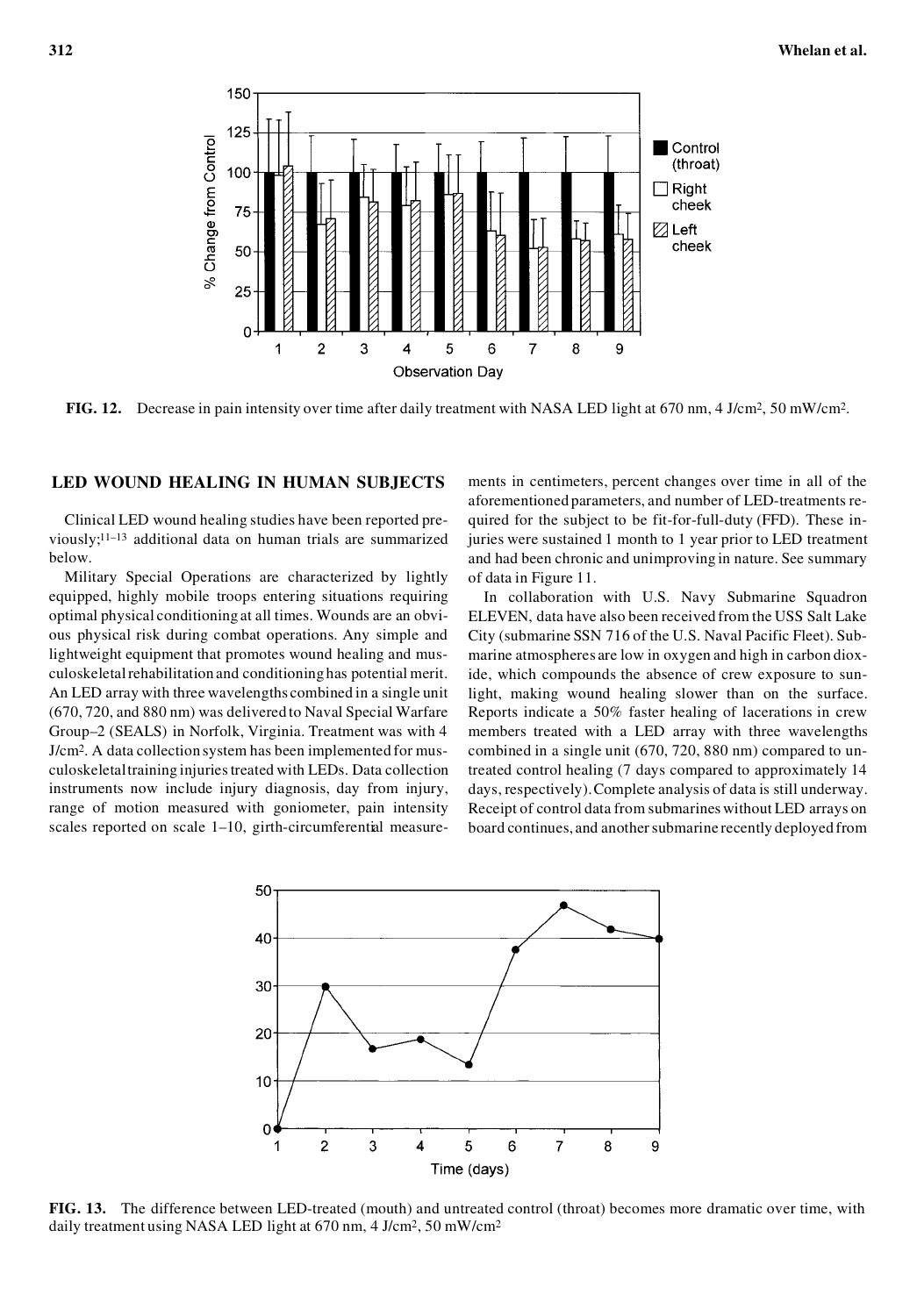U.S. Naval Station–San Diego on a 6-month mission is equipped with a LED snap-light array on board.

In addition, we have recently begun using NASA LEDs to promote healing of acute oral lesions in pediatric leukemia patients. As a final life-saving effort, leukemia patients are given healthy bone marrow from an HLA-matched donor. Prior to the transplant, the patient is given a lethal dose of chemotherapy in order to destroy his or her own cancerous bone marrow. Be cause many chemotherapeutic drugs, as well as radiation therapy, kill all rapidly dividing cells indiscriminately, the mucosal linings of the gastrointestinal tract are often damaged during the treatment. As a result of these gastrointestinal effects, greater than one-third of patients treated with cytotoxic drugs develop ulcers in their mouths (oral mucositis) and/or suffer from nausea and diarrhea. Oral mucositis, which causes severe pain, bleeding, an increased risk for infection, and compromised ability to chew and swallow, is a significant risk for this population. Current treatment for mucositis addresses pain management and infection prevention. The use of oral agents to promote cleansing, debridement, and comfort are recommended, and prophylactic oral antiviral and antifungal agents have been used to minimize infections. Because lasers have been shown to speed healing of oral mucositis,25,26 we have recently expanded the wound-healing abilities of LED light therapy to include these oral lesions.

A 4 J/cm2, 50 mW/cm2 dose of 670-nm light from LEDs was applied daily to the outside of each patient's left cheek beginning on the day of bone marrow transplantation. The status of their oral mucosa, mouth, and throat pain was assessed three times a week by two calibrated dental clinicians. Each side of the mouth was scored using the Schubert Oral Mucositis Index (OMI), the mucosa were photographed, and mouth and throat pain were assessed using a 1–10 Visual Analog scale.27 We have now completed treatment to half of our intended patient population and have noticed some very encouraging trends, but statistical significance will require more patients, as intended in our current study design. We have assessed left cheek, right cheek, and throat pain in each patient, and have noted that there is no statistical difference in perceived pain on either side of the mouth, consistent with the expected tissue penetration (23 cm) of LED light. Throat pain, however, was consistently higher than mouth pain, and because our light does not extend into this region, we have used this pain as our control. Although mouth and throat pain were initially similar, mouth pain peaked at 86% of throat pain on day 5 after transplant and subsequently fell to only 53% of reported throat pain by day 7 (Table 1, Fig ures 12 and 13). The greatest difference between throat and mouth pain was reported on day 7, when, surprisingly, oral mu cosal ulceration is believed to be worst in untreated patients.

Additionally, we are determining extent of ulceration, healing rate in mm2/day, and healing time in days for these patients, and we will compare these values with epidemiological control data. A chart review is also in progress to assess morphine pump use and requirements for intravenous feedings in LEDtreated patients compared to controls. Contact with the FDA's Richard Felten of the General Surgery Devices Branch has produced an avenue for guidance to final data collection and FDA approval of this technology as the standard of therapy for treatment of mucositis. FDA review of our current data and protocol design is ongoing, and has already led to an FDA recommendation for expanding our study to include at least three more aca demic medical centers, in addition to our own, to be supplied with NASA LED arrays by Quantum Devices, Inc. A multisite trial is being planned through the International Bone Marrow Transplant Registry.

# **RESEARCH COLLABORATION**

We are now investigating new collaborations with the Defense Advanced Research Projects Agency (DARPA) for further military applications of NASA LED wound healing technology in military medicine. Several uniquely military situations and indications could be addressed in the new collaboration. These include burns, injuries from chemical agents, ra diation, highly infected wounds (which are typical for the hygienic conditions occurring in battlefields), infectious diseases, and external wounds occurring in environments with no solar irradiation, low oxygen, and high carbon dioxide (submarines and space environments). The dramatic results with use of nearinfrared NASA LED light to prevent digestive mucosal lesions (mucositis) and pain in cancer patients, after high-dose chemotherapy and radiation, suggest the potential for military use of near-infrared light to treat U.S. troops exposed to chemical and radioactive warfare agents in the field28 These life-saving applications require especially accelerated wound healing, rapid reduction of infections, and pain modulation.

# **ACKNOWLEDGMENTS**

We wish to thank Karen Zeqiri for assistance in manuscript preparation. The LED arrays were provided by Quantum Devices, Inc. (Barneveld, WI). We also gratefully acknowledge the Department of Defense, Air Force Material Command, Armstrong Laboratories, Davis Hyperbaric Laboratory, Brooks Air Force Base, Texas, for providing the hyperbaric chamber used in this research. The hyperbaric oxygen treatments of our human subjects were performed by Estelle Woodard, C.R.T., C.H.T. This work was supported by the Defense Advanced Research Projects Agency grant N66001-01-1-8969 and the National Aeronautics and Space Administration, Marshall Space Flight Center SBIR grants NAS8-99015 and NAS8-97277, Children's Hospital Foundation, the MACC Fund, and Quantum Devices, Inc.

# **REFERENCES**

- 1. Conlan, MJ., Rapley, J.W., and Cobb, C.M. (1996). Biostimulation of wound healing by low-energy laser irradiation. J. Clin. Periodont. 23, 492–496.
- 2. Beauvoit, B., Kitai, T., and Chance, B. (1994). Correlation between the light scattering and the mitochondrial content of normal tissues and transplantable rodent tumors. Biophys. 67, 2501–2510.
- 3. Beauvoit, B., Evans, S.M., Jenkins, T.W., Miller, E.E., and Chance B. (1995). Contribution of the mitochondrial compartment to the optical properties of the rat liver: a theoretical and practical approach. Anal. Biochem. 226, 167–174.
- 4. Abergel, R.P., Lyons, R.F., Castel, J.C., Dwyer, R.M., and Uitto, J. (1987) Biostimulation of wound healing by lasers: experimental